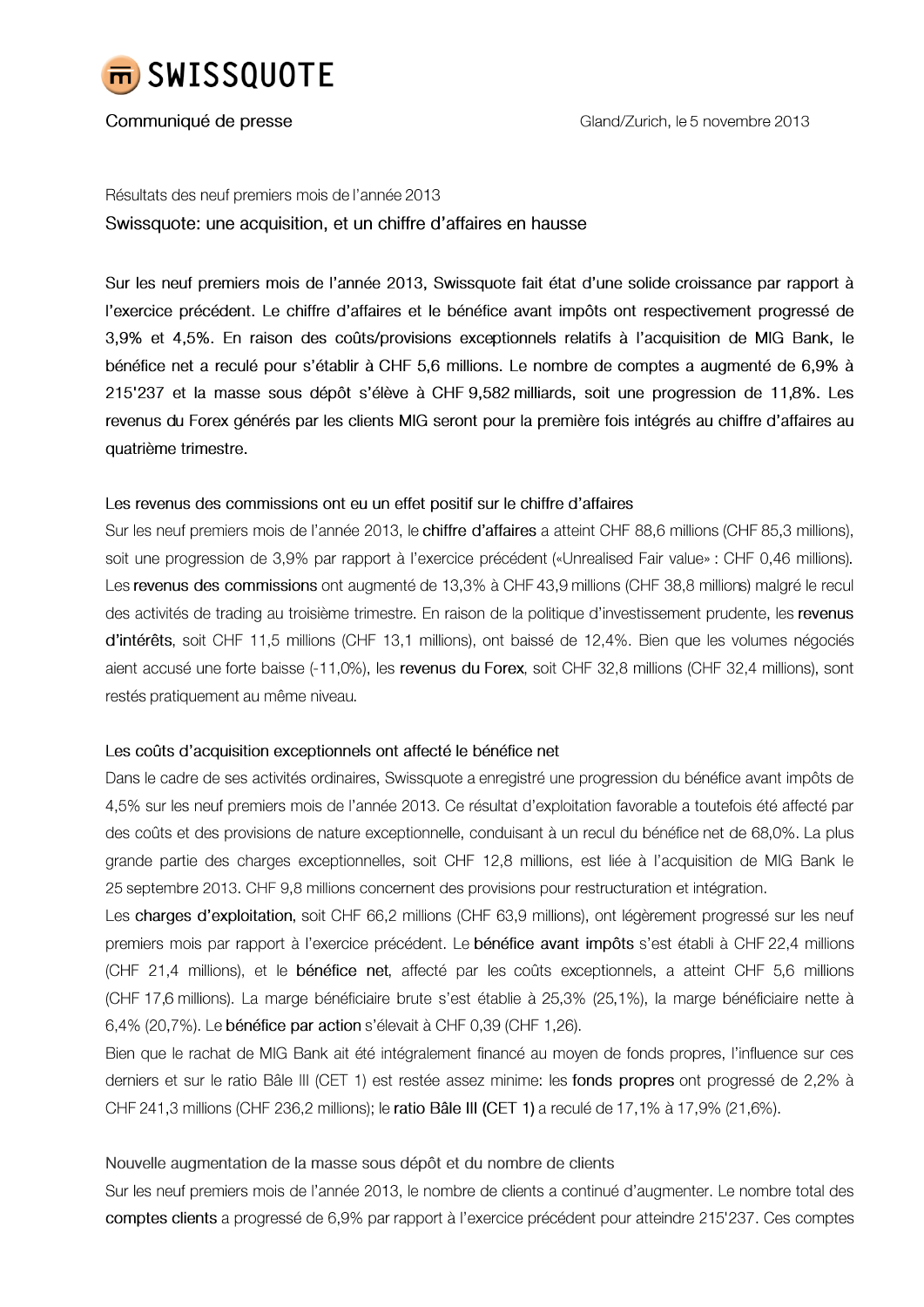

se répartissent de la façon suivante: 162'650 comptes trading (+1,8%), 30'930 comptes d'épargne (+3,1%) ainsi que 910 comptes ePrivate Banking (+19,3%). Les 9'600 clients MIG sont déjà inclus dans les 20'747 comptes eForex (+92,5%). Par rapport à l'exercice précédent, la masse sous dépôt a augmenté de 11,8% et s'est établie à CHF 9,582 milliards (CHF 8,572 milliards). Au 30 septembre, les avoirs des comptes trading s'élevaient à CHF 8,621 milliards, des comptes d'épargne à CHF 698,6 millions et des comptes ePrivate Banking à CHF 30,2 millions. Concernant les comptes eForex (y compris CHF 138,1 millions issus des clients MIG), la masse sous dépôt a atteint CHF 232,3 millions. L'afflux de nouveaux capitaux (MIG exclus), soit CHF 500,5 millions (CHF 805,3 millions), a reculé de 37,8% par rapport à l'exercice précédent.

#### D'ici fin 2013, la fusion entre MIG Bank et Swissquote Bank sera achevée

D'ici la fin de l'année 2013, l'ensemble des relations clients de MIG Bank seront transférées à Swissquote Bank. La marque MIG sera alors abandonnée et ses produits seront intégrés à l'offre de Swissquote Bank. La majorité des collaborateurs MIG basés à Lausanne vont bénéficier de propositions de postes au siège social (Gland) de Swissquote. Les locaux de Lausanne ne seront plus utilisés; ceux situés à Zurich (Bahnhofstrasse) seront conservés afin de désencombrer le siège zurichois de Swissquote, sa capacité étant trop petite pour accueillir l'ensemble des collaborateurs. Swissquote conservera et poursuivra le développement des bureaux de MIG à Londres et Hong Kong. Jusqu'à présent, les revenus annuels dégagés par MIG s'élevaient à près de CHF 40 millions. Dans une première étape, Swissquote prévoit d'augmenter le rendement brut (actuellement d'environ 10%) à 25%.

Le rapport financier complet des neuf premiers mois de l'année 2013 est disponible à l'adresse suivante: http://www.swissquote.ch - LA SOCIÉTÉ / Informations aux investisseurs / Rapports

#### Swissquote - Banking.Self-made.

En tant que fournisseur principal de services financiers en ligne, Swissquote propose des solutions et des outils d'analyse innovants adaptés aux différents besoins et attentes de ses clients. Sur sa plateforme conviviale, la société propose diverses possibilités de trading en ligne, des solutions d'eForex, d'ePrivate Banking, d'eHypothèques et des comptes d'épargne flexibles. En plus d'offrir à sa clientèle privée des services à des tarifs avantageux, Swissquote offre également des prestations spécifiques aux gestionnaires de fortune indépendants et à sa clientèle d'entreprises. Swissquote (SQN) est cotée à la SIX Swiss Exchange et possède une licence bancaire. Elle est soumise à la supervision de l'Autorité fédérale de surveillance des marchés financiers (FINMA) et est membre de l'Association suisse des banquiers.

#### Pour plus d'informations

Marc Bürki, CEO Swissquote Bank SA, Chemin de la Crétaux 33, CH-1196 Gland Téléphone +41 22 999 98 50, mobile +41 79 413 41 45, marc.burki@swissquote.ch

# Nadja Keller, Assistant to CEO

Téléphone +41 44 825 88 01, nadja.keller@swissquote.ch

| Agenda 2014 |                                                                           |
|-------------|---------------------------------------------------------------------------|
| 04.03.2014  | Présentation des chiffres du bilan à Zurich (SIX Swiss Exchange)          |
| 06.05.2014  | Résultats du premier trimestre 2014 (conférence téléphonique)             |
| 07.05.2014  | Assemblée générale à Zurich                                               |
| 22.07.2014  | Résultats du premier semestre 2014 (présentation à la SIX Swiss Exchange) |
| 04.11.2014  | Résultats des neuf premiers mois de 2014 (conférence téléphonique)        |